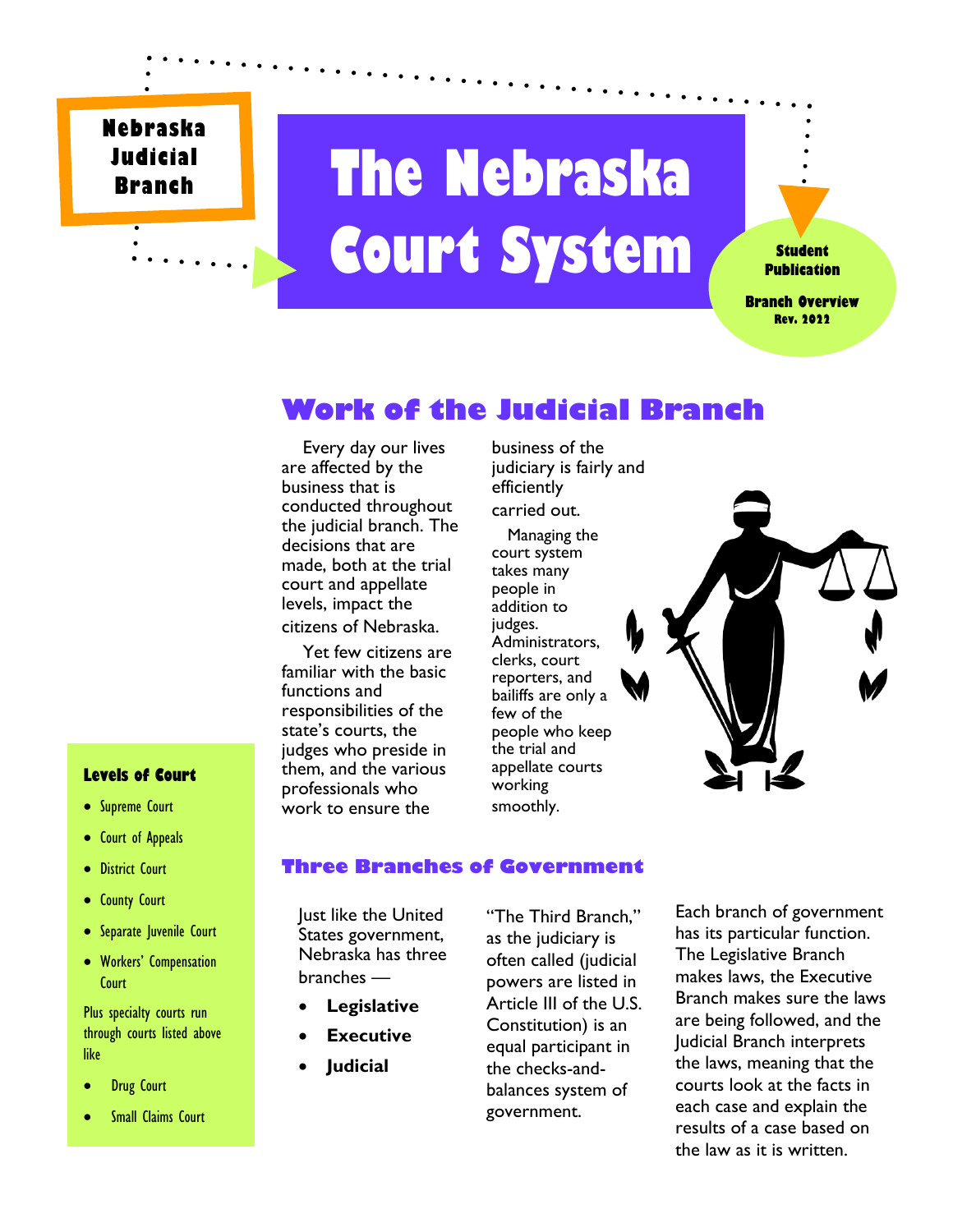# **What Do Judges Do?**

#### **Trial Courts**

 In the trial courts, the judge's role is to review and determine relevance of evidence as it is presented in the courtroom.

 During a bench trial, the judge hears evidence then determines guilt and consequences.

**Supreme Court and Court of Appeals**

 Appellate judges must review materials from cases that have been tried in the trial courts and determine if any mistakes were

made or rules weren't followed that would require a new trial.

#### **Fact Finders**

Judges are called "neutral fact finders" because they follow the law as it is written. It is inappropriate for a judge to consider his or her personal views, statements by politicians, or public opinion when deciding cases.

 They also help to make sure that people going to court understand what is happening. They explain people's rights, appoint attorneys and make

The right to a trial by jury is in the Sixth Amendment of the United States Constitution. Jury members are people who listen carefully to everything said in the courtroom, and then decide who wins the case. Jury trials are held in county and district

court, when somebody asks for one. The Sixth Amendment says in part, "...the accused shall enjoy the right to a speedy and public trial by an impartial jury…"

sure that defendants and witnesses have interpreters if they don't speak English.

 The Code of Judicial Conduct prohibits judges from commenting about cases while they are still in court. If a judge would answer questions for a news story in a pending case, it may make people question whether the judge has made up his or her mind without hearing all of the information.

 The position of a judge is to serve as a referee, not an advocate, for one position or another. Judges must not 'prejudge' any case that comes into court. before them.



#### **What Do Probation Officers Do?**

Generally, probation officers have two basic assignments from the court. One is to investigate people before the judge decides the consequences (the 'sentence') and provide a report to the judge. The other is to supervise people who are sentenced to probation. In juvenile cases probation officers become involved before the child goes to court. Probation

- has "juvenile intake officers" to
- help find the best place for a
- child to stay after they get in

trouble, but before they go to court.

 When people are sentenced to probation it means that they have been convicted of a crime but can be supervised at home rather than being sent to jail.

 While on probation, the offender may be required to pay back money (for something stolen or damaged), take regular drug and alcohol tests, have a curfew, attend school regularly

or anything else that will help rehabilitate them. They also have to report regularly to their probation

officer. A great

effort is made to help young offenders

**Help** 

who are given the opportunity to correct their problems and avoid further trouble with the law.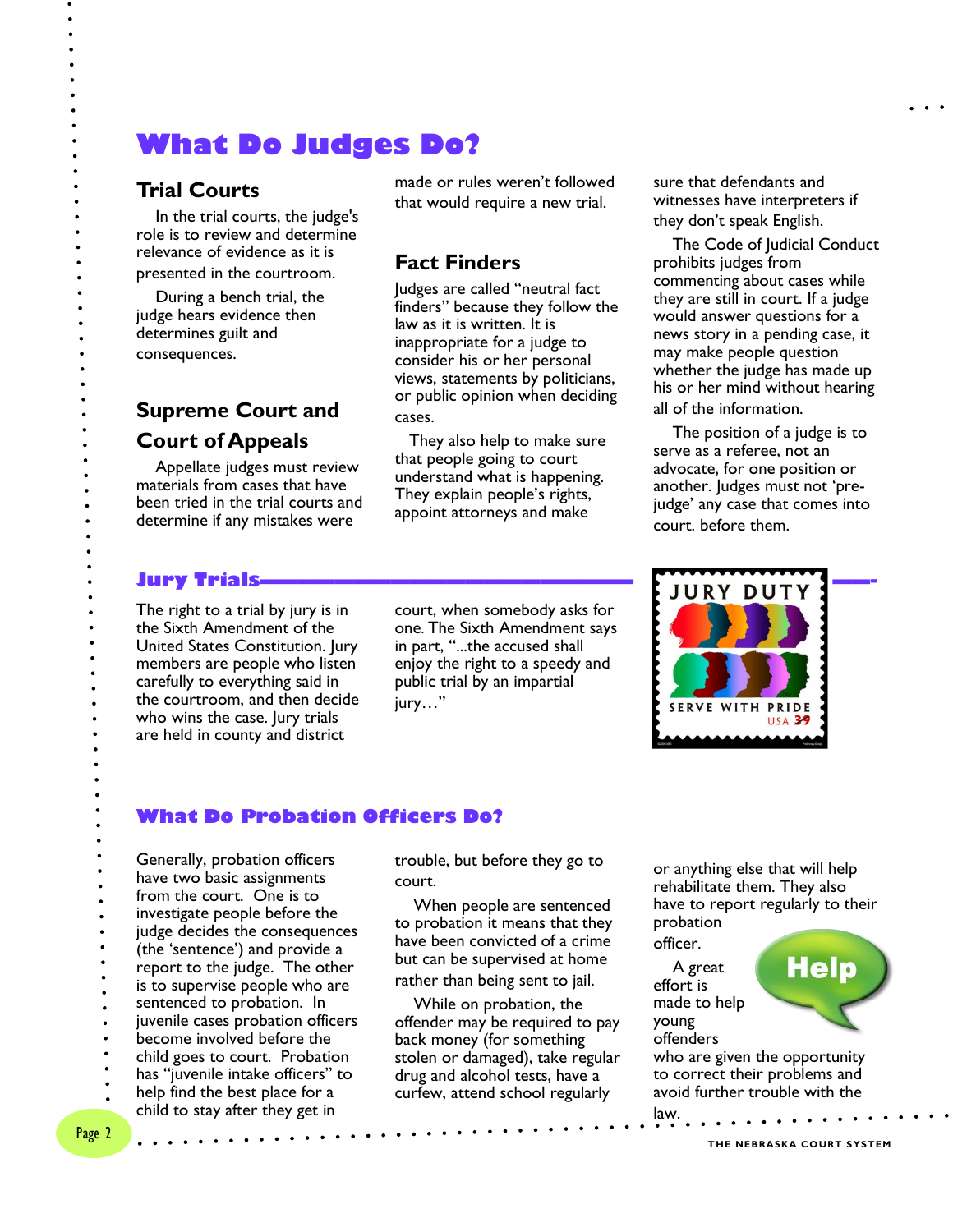# **Types of Nebraska Courts**

#### **The Supreme Court**

 The Supreme Court's main responsibility is to look at cases from other courts to be sure that they didn't make any mistakes, and to see that the state's court and probation systems run smoothly. It also looks at all cases involving the death penalty or life in prison, or when the case has a question about the Constitution of the State of Nebraska.

 The Supreme Court is also in charge of all the lawyers in the State of Nebraska.

 The Supreme Court has a Chief Justice and six associate justices. The six associate justices each come from a different area of the state called a district, and the Chief can come from anywhere in the state. The Governor appoints the justices from a list given to him by a special committee whose job is to recommend lawyers qualified to be judges.

#### **The Court of Appeals**

 The Court of Appeals' job is to hear all appeals not involving penalties of death or life in prison. Whenever someone believes that rules were not properly followed in the lower court (usually a county or district court), they can have the court of appeals hear the case again to see if anyone made any mistakes that could make them

change the decision.

 The Court of Appeals has six judges, one from each of the same six districts as the Supreme Court. One of these six judges is appointed by the Supreme Court as chief judge.

## **District Courts**

 There are 12 judicial districts and 57 district court judges to serve all 93 of Nebraska's counties. District Courts hear all serious criminal cases and many civil cases including divorce cases.



#### **County Courts**

 The County Courts also have 12 judicial districts (some of which have only one county, and some have up to 17), there are 58 county court judges. County Courts handle all minor criminal cases, traffic violations, guardianship, adoption, and juvenile cases (unless there is a Separate Juvenile Court in the district).

#### **Separate Juvenile Courts**

 The Separate Juvenile Courts only deal with crimes committed by youth under 18, and with children who have been abused or neglected by their parents.

#### **Workers' Compensation Court**

 The seven Workers' Compensation Court judges hold hearings in different towns across the state. They decide

cases where people have been injured at their job.

#### **Drug & Problem Solving Courts**

 Nebraska has special courts for adults with drug problems, family drug treatment courts, and juvenile drug courts. Omaha has a special court just for young adults who commit crimes.

 Drug and other problem solving courts operate through the regular trial court system, with county, juvenile, or district court judges.

#### **Small Claims Court**

 Small claims court is a part of county court and is limited to non-criminal actions involving arguments over amounts of money owed, damage to property, or other smaller issues. Lawyers may not participate.